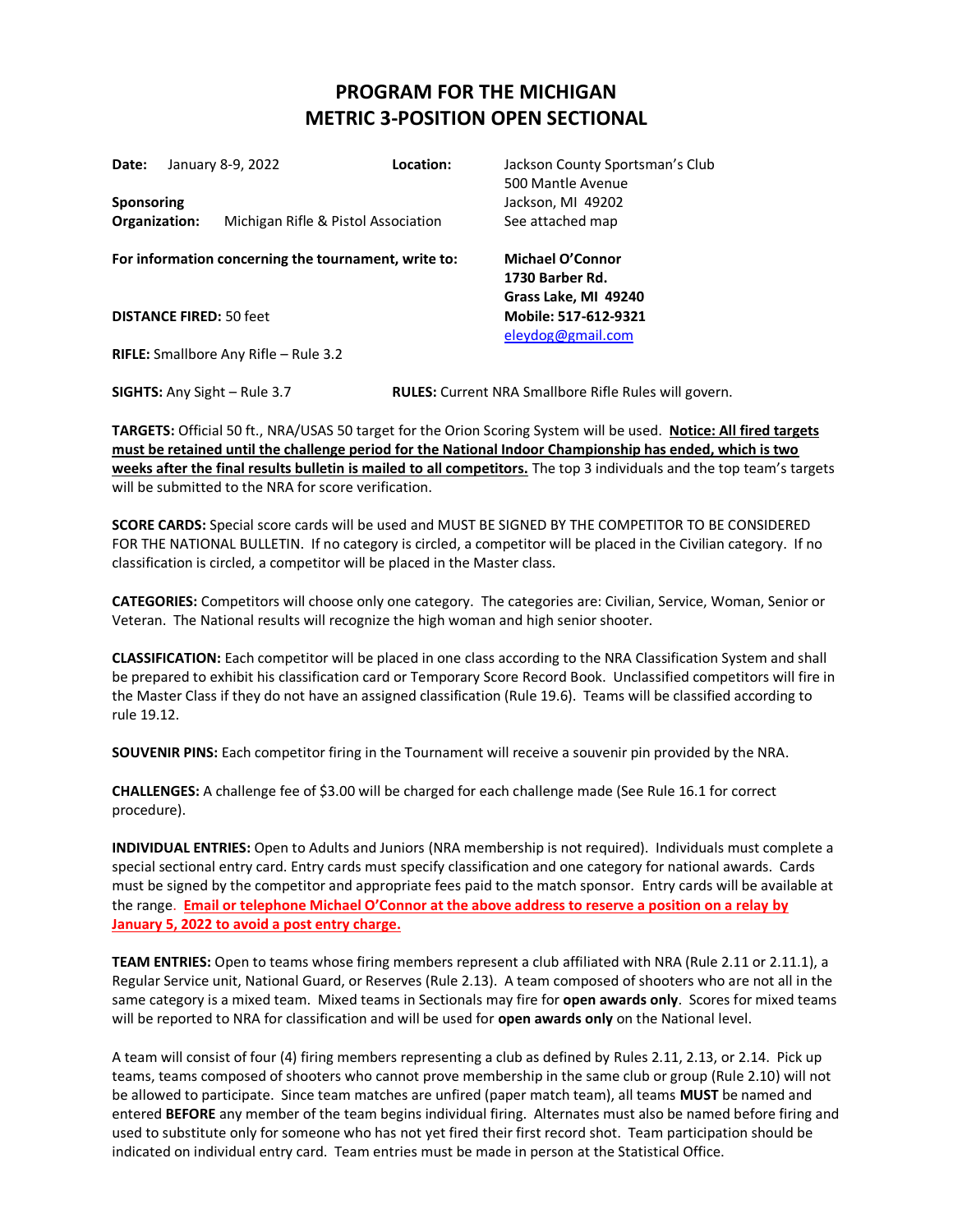**ENTRIES LIMITED:** Entries are limited to 12 competitors for each relay and a maximum total of 24 competitors (2 – 12 person relays) which is the capacity of the range for the time allotted. Persons making entries within the time limit which cannot be accepted will be notified and their fees will be returned.

**ENTRIES CLOSE:** Individual match entries must be received no later than January 5, 2022. Team entries must be made prior to the first member of the team firing.

**POST ENTRIES:** Post entries will be accepted to the capacity of the range provided such entries will not require extra relays. **Post entries (made after January 5, 2022) will be charged a post entry fee of \$5.00.**

**SQUADDING:** Will be assigned by the Statistical Office.

**ELIGIBILITY:** A competitor (individual or team) may not enter more than one Sectional tournament of each kind in 2019.

A foreign competitor is eligible to participate on the Sectional and National level (Rule 2.1.1); however, only U.S. citizens may win the First, Second and Third Place National Individual and Team Championship awards.

**FIRING REGULATIONS FOR MATCHES:** Since Sectional scores are to be used to determine National Champions, all Sectionals **MUST** be conducted in the prescribed manner.

- 1. Individual matches: If range facilities permit, two targets for the match should be mounted simultaneously, and an additional three minutes will be allowed for target change of the second stage or match as needed. When only a single target is mounted, due to range limitations, three (3) minutes for each target change will be added to the total firing time for the match.
- 2. Sighting Shots: Unlimited number may be fired any time during the 4-Position and NRA Metric 3-Position sectional and may only be fired before the beginning of each match or stage for Precision Air Rifle Standing see rule (Precision Air Rifle Position Rules 8.2).
- 3. Shooting time: Block time is not allowed. Time allowed includes sighting shots. Time remaining from one position may not be carried over to a following position regardless of the method of changing targets.
- 4. Firing Order: All matches (1,2,3,4) must be completed by all competitors on a relay before the next match is started. Matches must be fired in the order identified in each of the program sections.
- 5. Preparation Period: A three (3) minute preparation will be given before the "Commence Firing" command for each stage of the match.

## **MATCH SCHEDULE:**

| MATCH 1: | Individual Match - 40 shots prone                                    | 1 minute per shot, $2 - 20$ shot stages              |  |
|----------|----------------------------------------------------------------------|------------------------------------------------------|--|
| MATCH 2: | Individual Match - 40 shots standing                                 | 2 minutes per shot, $2 - 20$ shot stages             |  |
| MATCH 3: | Individual Match - 40 shots kneeling                                 | 1 $\frac{1}{2}$ minutes per shot, 2 – 20 shot stages |  |
| MATCH 4: | Sectional Individual Championship (Aggregate of Matches 1, 2, and 3) |                                                      |  |
| MATCH 5: | Sectional Team Championship (Scores will be taken from Match 4)      |                                                      |  |
| MATCH 6: | National Individual Championship (Scores taken from Match 4)         |                                                      |  |
| MATCH 7: | National Team Championship (Scores will be taken from Match 4)       |                                                      |  |
|          |                                                                      |                                                      |  |

| <b>Sectional Match Entry Fees</b> | <b>Adult Competitors</b> | <b>Junior/Collegiate Competitors</b> |  |
|-----------------------------------|--------------------------|--------------------------------------|--|
| <b>Individual Matches</b>         | $$9.00$ per competitor   | \$7.00 per competitor                |  |
| NRA Fee                           | $$8.00$ per competitor   | \$8.00 per competitor                |  |
| MRPA Fee                          | $$2.00$ per competitor   | $$1.00$ per competitor               |  |
| <b>JCSC Range Fee</b>             | \$ 6.00 per competitor   | $$4.00$ per competitor               |  |
| <b>Individual Total</b>           | \$25.00 per competitor   | \$20.00 per competitor               |  |

## **Team Entry Fees will be \$10.00 per team.**

Payment can be made online a[t www.michrpa.org](http://www.michrpa.org/) or at the range via cash, check or credit/debit card. **BEFORE PAYING ONLINE YOU MUST EMAIL THE MATCH DIRECTOR TO ENSURE SQUADDING FOR THE MATCH.**